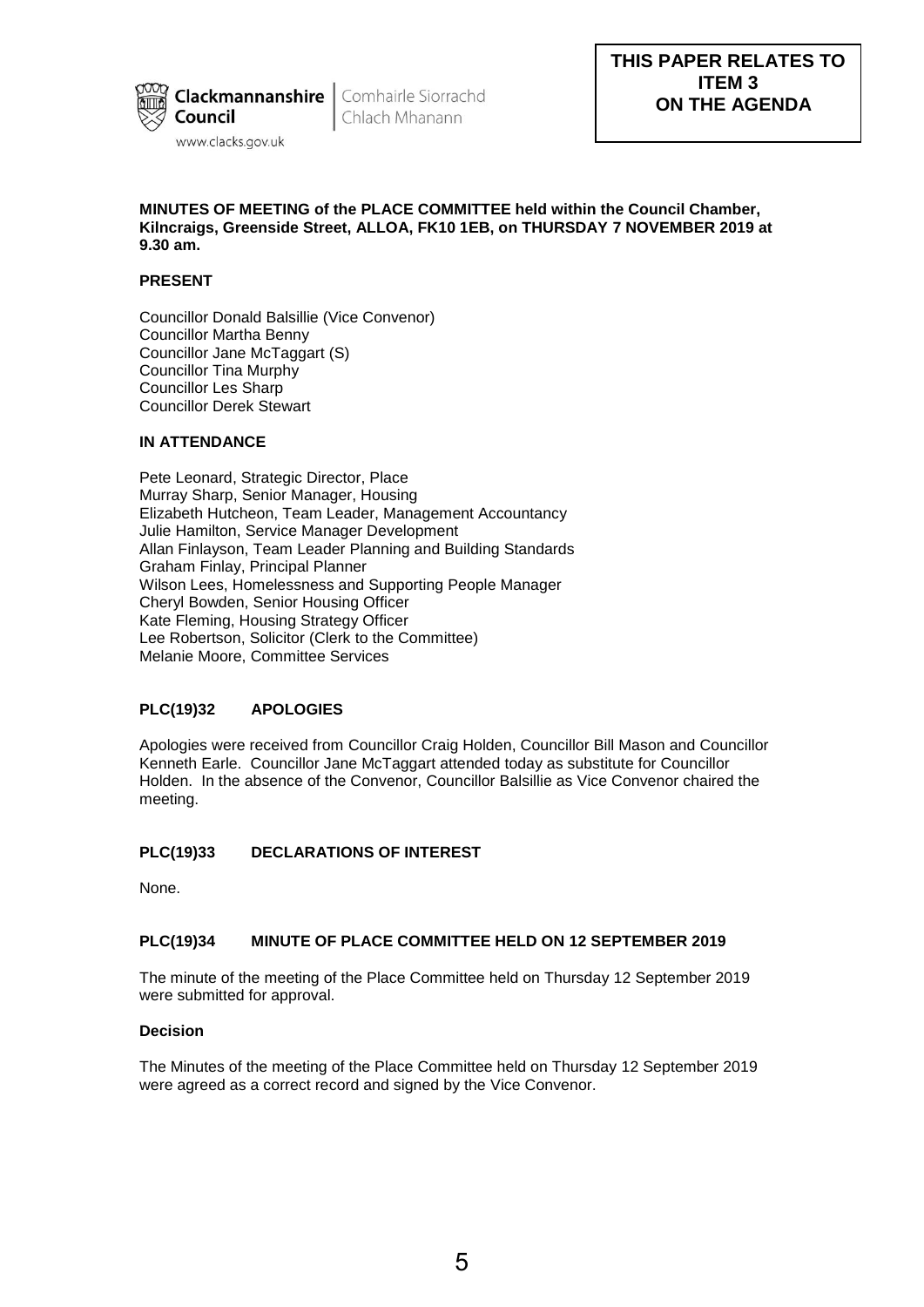## **PLC(19)35 FINANCIAL PERFORMANCE 2019-20 – AUGUST OUTTURN**

The report, submitted by the Chief Finance Officer, provided an update on the financial performance for the Place Division of the Council in respect of revenue spend for General Fund and the Revenue and Capital Spend for Housing Revenue Account (HRA) for the current financial year 2019/20. This was on forecast information at August 2019. General Fund Capital expenditure will be reported to the Audit Committee on 5 December 2019 as part of the overall Council's financial performance report.

## **Decision**

That the Committee agrees the recommendations set out in the report.

Moved by Councillor Donald Balsillie. Seconded by Councillor Tina Murphy.

## **Decision**

Having commented on and challenged:

- The forecast General Fund revenue underspend relating to the Place Division for the year of £(0.719)m;
- the Housing Revenue Account underspend of (0.345)m;
- The Housing Revenue Capital underspend of £(0.016), and
- delivery of planned savings in the year forecasted to achieve 72.6%.

The Committee agreed to note the report.

## **PLC(19)36 PLACE BUSINESS PLAN – HALF YEAR PROGRESS REPORT**

The report, submitted by the Strategic Director (Place), provided the Committee a mid-year review of progress against the Place Business Plan objectives and associated Local Government Benchmarking Framework (LGBF) performance indicators, together with a review of Service Improvement Actions and the Place Risk Register.

#### **Motion**

That the Committee agrees the recommendation set out in the report.

Moved by Councillor Donald Balsillie. Seconded by Councillor Jane McTaggart.

## **Decision**

Having commented on and challenged the report as appropriate, the Committee agreed to note the report.

## **PLC(19)37 HOMELESSNESS ACT 2003, COMMENCEMENT ORDER NO.4 2019 (INTENTIONALITY)**

The report, submitted by the Strategic Director (Place), informed the Committee of the changes to the Housing (Scotland) Act 1987 with respect to the investigation of intentionality.

#### **Motion**

That Committee agrees the recommendations set out in the report.

Moved by Councillor Donald Balsillie. Seconded by Councillor Les Sharp.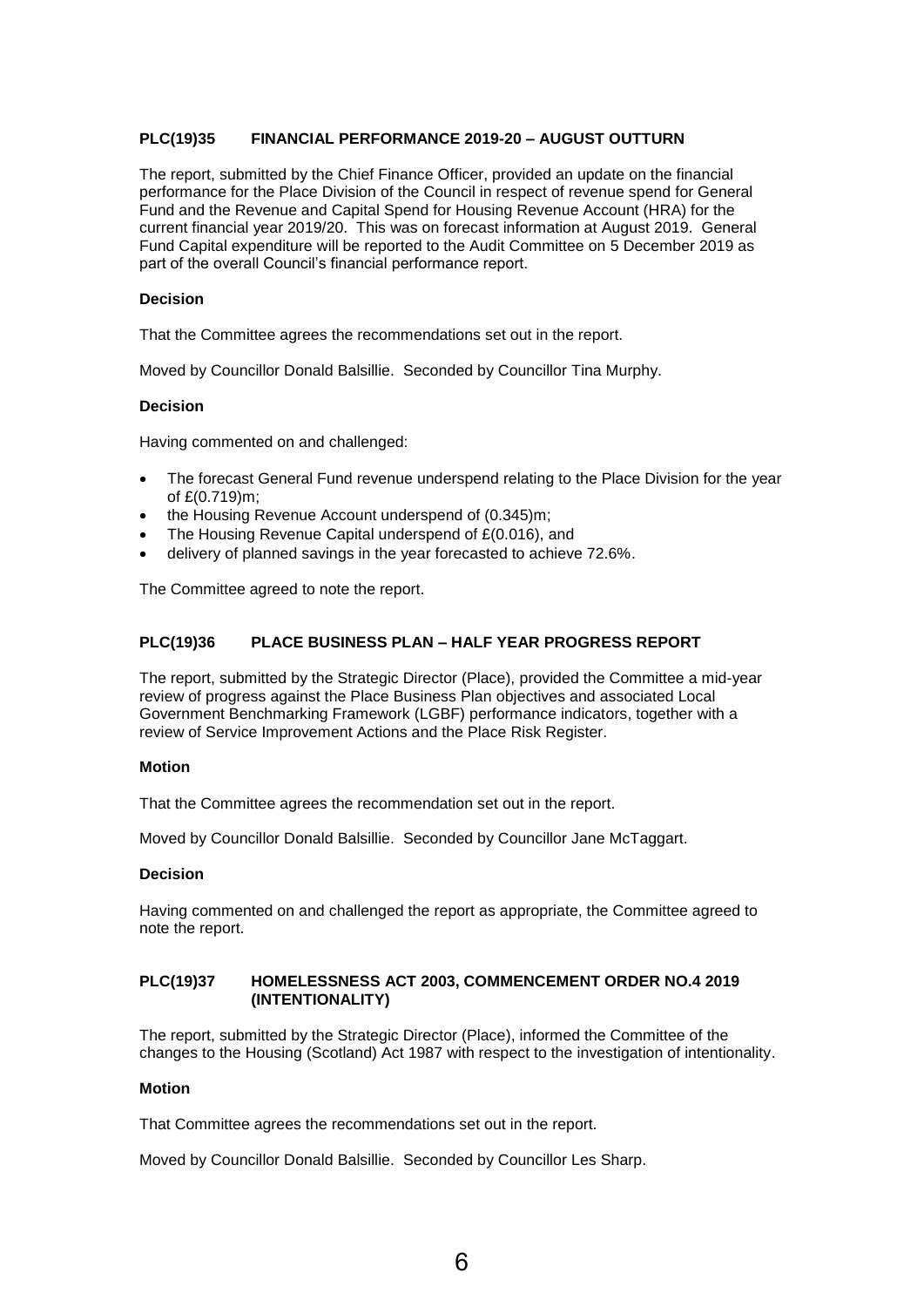## **Decision**

The Committee:

- 1. Note the contents of the letter from the Minister for Local Government, housing and Planning dated 9 October 2019 and attached as Appendix 1;
- 2. Note the local investigation policy will reflect the legislative requirements form 7 November 2019: decision makers will consider every homeless application on its own merits and consider whether to make further inquiries regarding intentionality on a case by case basis;

## **PLC(19)38 STRATEGIC HOUSING INVESTMENT PLAN 2020-2025**

The report, submitted by the Strategic Director (Place), asked Committee to approve the Strategic Housing Investment Plan (SHIP).

## **Motion**

That the Committee agrees the recommendations set out in the report.

Moved by Councillor Donald Balsillie. Seconded by Councillor Les Sharp.

## **Decision**

The Committee agreed to:

- 1. approve the Strategic Housing Investment Plan for 2020-2025, including the 5 year programme of housing sales, detailed in Appendices 1,2 and 3; and
- 2. note the remainder of the report, having commented on and challenge as appropriate.

## **Action**

Strategic Director (Place)

## **PLC(19)39 CLACKMANNANSHIRE LOCAL DEVELOPMENT PLAN REVIEW MAIN ISSUES REPORT**

The report, submitted by the Strategic Director (Place), updated Committee on progress towards the preparation of the Clackmannanshire Local Development Plan (LDP) Review and the Main Issues Report (MIR).

## **Motion**

That the Committee agrees the recommendations set out in the report.

Moved by Councillor Donald Balsillie. Seconded by Councillor Jane McTaggart.

## **Decision**

The Committee agreed to:

- 1. note the content of the Clackmannanshire Local Development Plan Main Issues Report (MIR) and associated documents.
- 2. raise any comments or views on the Main Issues Report and accompanying documents prior to finalisation for presentation to Council on 19 December 2019.